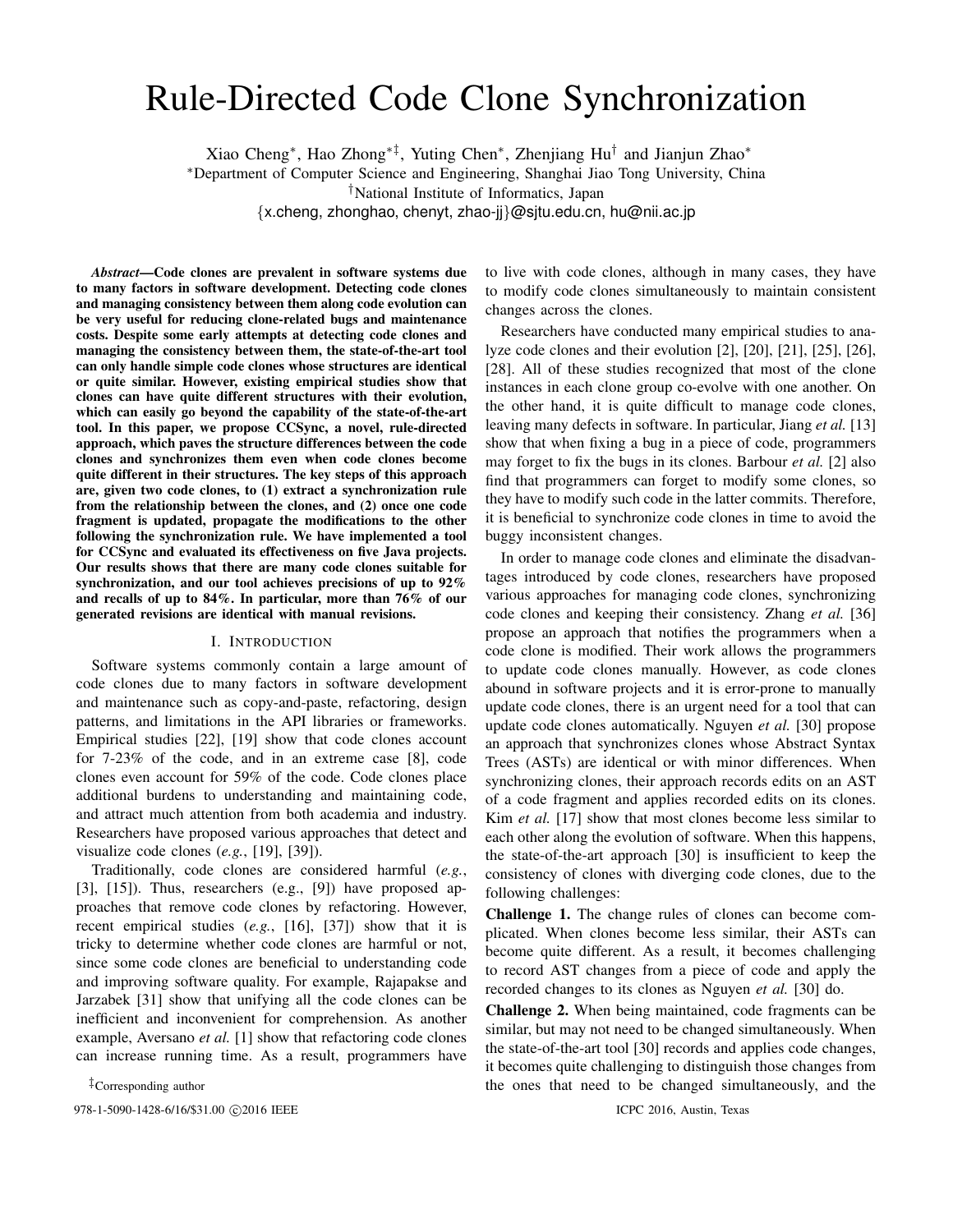TABLE I A CLONE-SYNCHRONIZATION RELATED BUG



synchronized code can be incorrect.

If the consistency of the code clones are not carefully maintained, it can introduce bugs in the code under development. For example, we have found a clone-related bug in Eclipse<sup>1</sup>. Table I shows the involved two methods  $(c_i)$  and  $ci_2$ ), and they are code clones with different ASTs at the method level. In particular,  $ci_1$  is taken from AbstractAsyncTableRendering.java, and *ci*<sup>2</sup> is taken from AbstractTableRendering.java. Line 5 of *ci*<sup>1</sup> (or line 3 of *ci*2) obtains an item by calling the method getTable().getItem(). In a previous buggy version of  $ci<sub>1</sub>$ , this line leads to an exception, when item is null. The bug was reported, and in Line  $7$  of  $ci_1$ , programmers fix the bug by calling an extra check. However, the bug is not fully fixed, since its code clones are not synchronized accordingly. For example, Line  $5$  of  $ci_2$  can still throw exceptions, when item is null. With a proper clone management tool, we believe, the above bug can be fully fixed, since the fixes in  $ci<sub>1</sub>$  can also be applied to  $ci<sub>2</sub>$ . However, the state-of-the-art tool [30] is insufficient to synchronize the above two methods, since their ASTs are different.

In this paper, we propose a novel rule-directed approach called CCSync. Instead of recording changes in ASTs of code clones, CCSync generates synchronization rules and allows programmers to tailor such rules. With tailored rules, CCSync propagates changes on a code construct to its *allelic* code construct that locates at a comparable position in other clones. Compared with Nguyen *et al.* [30], CCSync is more general, since it allows synchronizing clones no matter whether they have identical structures or not. This paper makes the following contributions:

- *•* We formally define synchronization rules for keeping the consistency of code clones. A synchronization rule describes the relation between two allelic code constructs and the strategy to propagate changes from one code construct to its allelic one.
- *•* We propose a novel rule-directed approach that synchronizes code clones. Our approach includes (1) an algorithm

<sup>1</sup>https://bugs.eclipse.org/bugs/show\_bug.cgi?id=174722

for generating synchronization rules from code clones and allowing customization by the programmers; and (2) an algorithm for utilizing such rules to direct the propagation of code changes in appropriate positions.

*•* We implemented a tool for CCSync, and with its support, we conducted an evaluation on five projects. The results show that our tool achieves precisions of up to 92% and recalls of up to 84%. In particular, more than 76% of our generated revisions are identical with manual revisions.

The rest of the paper is organized as follows: Section II presents the terminologies on code clones. Section III utilizes a running example to illustrate how CCsync works. Section IV presents the details of our approach. Section V evaluates CCSync. Section VI discusses related issues. Section VII presents the related work. Section VIII concludes.

## II. TERMINOLOGY

In this section, we introduce the terminologies briefly. *Code Fragment.* A *code fragment* (*cf*) is a sequence of code lines such as code statements.

*Code Clone.* Two pieces of code fragments  $(cf_1$  and  $cf_2$ ) are code clones, if there exists a similarity function *f* and  $f(cf_1, cf_2) < \sigma$ . For example, Jiang *et al.* [12] define the similarity function as the edit distances between two pieces of code fragments. Here,  $\sigma$  is a predefined threshold. We use  $\langle cf_1, cf_2 \rangle$  to denote that  $cf_1$  and  $cf_2$  are code clones, and call it a *clone pair*. If  $\langle cf_i, cf_j \rangle$  holds for  $cf_1, \ldots, cf_n$ ,  $\langle cf_1, cf_2, \cdots, cf_n \rangle$  is called a *clone group*.

*Clone Instance.* A code fragment  $cf_i$  in a clone pair or a clone group is called a *clone instance* (*ci*).

*Clone Type.* We follow the definition of Bellon *et al.* [4], and define the following three types of code clones:

- **Type I** All the clone instances are identical with modifications only on layouts and comments.
- *•* Type II All the clone instances are syntactically identical with modifications on only names of identifiers, types, literals, and methods.
- **Type III** All the other code clones, where clone instances can have further modifications (*e.g.*, inserting, deleting, and updating statements).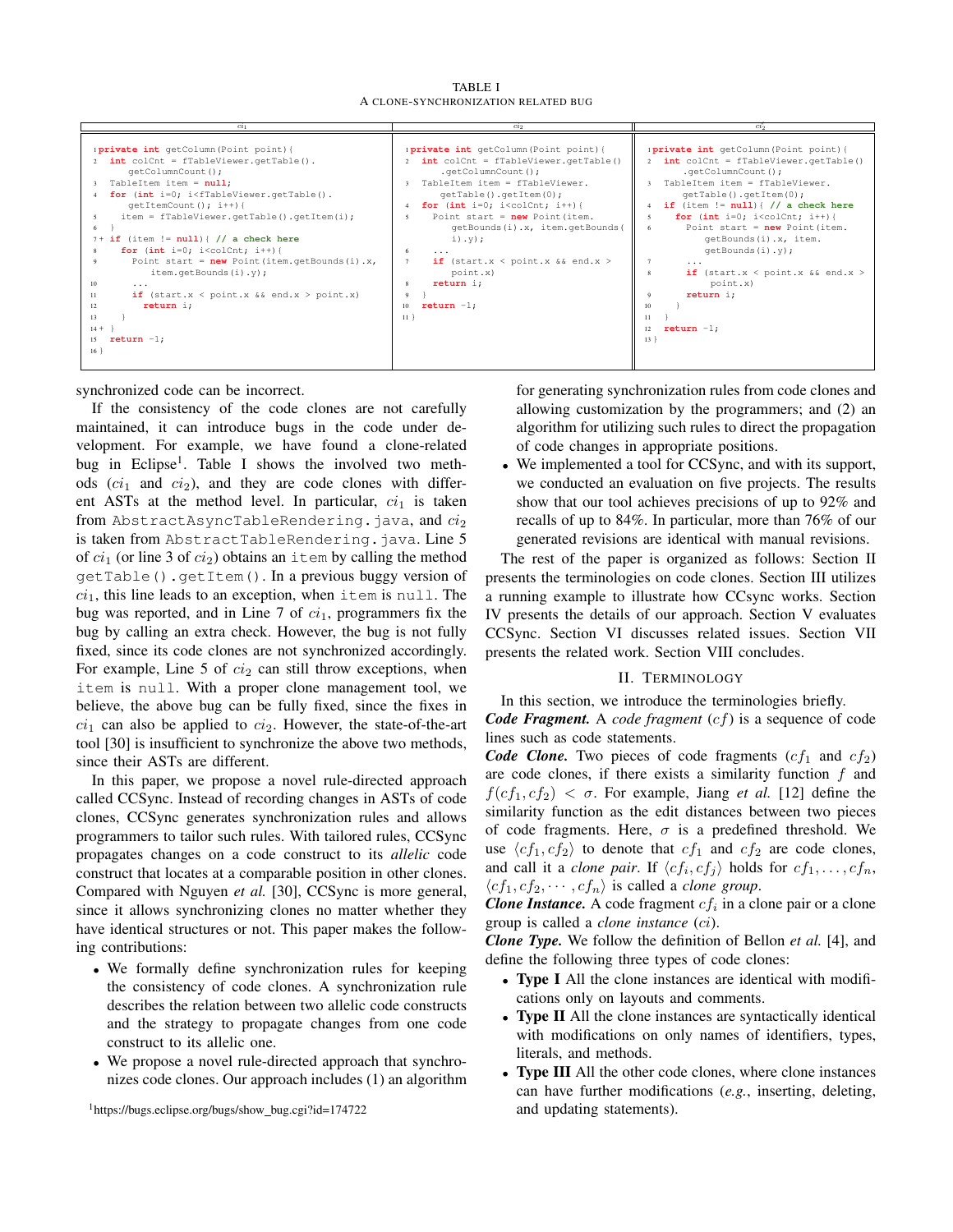## III. RUNNING EXAMPLE

First, let us revisit the example in Section I. We use this example to further illustrate the problem and how our approach works. Table I shows the two clone instances  $ci_1$  and  $ci_2$  of the clone pair. By the definition in Section II,  $ci_1$  and  $ci_2$  are Type III code clones, since they are not syntactically identical. As the ASTs of the two methods are different, it is challenging to simply record changes in the AST of  $ci_1$  and apply those changes on that of *ci*2. As a result, the state-of-the-art tool [30] cannot synchronize the code clone.

Instead of recording and applying changes in ASTs, our key insight is that we can build the mapping relations between common code fragments directly, and update a code fragment when its mapped code fragments are edited. For this example, after we build the mapping relation between Line  $8$  in  $ci<sub>1</sub>$  and Line 4 in *ci*2, when programmers add a check in Line 7 of  $ci_1$ , we can add the same check before Line 4 in  $ci_2$  to avoid the same buggy behavior. The synchronized code is shown as  $ci'_2$  in Table I, where a check is added correctly.

To generate the above synchronized code, CCSync first identifies the mapping relation between two clone instances. In particular, the for loop in  $ci_1$  (Line 8 to Line 13) is aligned to the for loop in  $ci_2$  (Line 4 to Line 9). The two for loops are called *node constructs* and consist of a *construct multiset* (see in Section IV-B). According to the rule that contains the construct multiset and attached action set, the aligned identical constructs (*e.g.*, the for loops) should be changed simultaneously (*e.g.*, inserting the same check before them). The detailed algorithm in the approach will be presented in Section IV-C and Section IV-D.

#### IV. APPROACH

In this section, we present the overview of our approach (Section IV-A), our definition of synchronization rules (Section IV-B), the steps of generating such rules (Section IV-C), the steps of synchronizing with such rules (Section IV-D), and our extension for clone groups (Section IV-E).

#### *A. Overview*

The overview of our CCSync approach is presented in Figure 1. Each rectangle represents an entity in the synchronization steps, and each ellipse represents an action or an operation that connects two entities. The inputs of CCSync are: (1) the project under development or maintenance, which contains code clones, (2) changes in a clone instance, and (3) the choices of tailoring the actions in synchronization rules. The output is a set of synchronized clone pairs (or groups). The whole process is divided into two main parts, *i.e.*, rule generation and rule-directed change propagation:

- 1) Rule Generation. This part aims to identify synchronization rules automatically from known code clones to reduce the effort of writing them. Meanwhile, a user can also customize the rule (Section IV-C).
- 2) Rule-Directed Change Propagation. This part aims to utilize the rules to propagate changes (*i.e.*, updating, deleting, or inserting the corresponding code constructs



Fig. 1. Overview of CCSync

in appropriate positions) from one clone instance to the other clone instance (Section IV-D).

We understand that existing tools cannot effectively identify the exact intention for changes in Type III code clones, so we allow manual edits of synchronization rules to accommodate code clones with significant differences. In addition, although CCSync mainly focuses on synchronization of clone pairs, we discuss its extensibility for clone groups in Section IV-E.

#### *B. Synchronization Rule*

Before we introduce synchronization rules, we define the basic units of the synchronization, *code constructs*, as follow:

*Definition 1: Code Construct. A code construct is a token in a code fragment (token construct) or a sequence of tokens in a code fragment, which can be parsed as a node in the parse tree (node construct), or ϵ,* i.e.*, a placeholder code construct*  $( \epsilon \text{ construct} ), e.g.,$ 

construct ::= token | node | 
$$
\epsilon
$$

In this paper, *code construct* is shortened as *construct*.

Lin *et al.* [24] have proposed an approach, called *MCIDiff*, to detect differences across clone instances. They use multisets to represent the results. We follow the term multiset and extend it from tokens to code constructs for the ease of synchronization by defining *construct multiset*.

*Definition 2: Construct Multiset (CM). A construct multiset is a pair (or a group) of corresponding code constructs (one from each clone instance). A code construct from a clone instance can only be in one multiset. If all pairs of corresponding constructs in a CM are identical (*i.e.*, they have exactly the same category and attribute), the CM is a matched CM. Otherwise, it is a differential CM.*

Both the matched CM and differential reflect the corresponding relation among the construct from each clone instance. The corresponding constructs in the CM are called allelic constructs of each other.

Figure 2 shows a pair of code construct sequences of the method body in two clone instances  $ci_1$  and  $ci_2$  in Table I. Here, we omit the check statement in  $ci_1$ . Each row of rectangles contains a pair of allelic constructs and it represents a *CM*. Different colors of the rectangles illustrate different categories of construct multiset. The light blue ones (*e.g.*,  $CM_1$  or  $CM_2$ ) denote that the matched CM. For the dark blue ones (*e.g.*,  $CM_5$  or  $CM_6$ ), the constructs on the left side are real constructs (*i.e.*, a token or a sequence of tokens), and the constructs on the right side are  $\epsilon$ . Here, the  $\epsilon$  construct denotes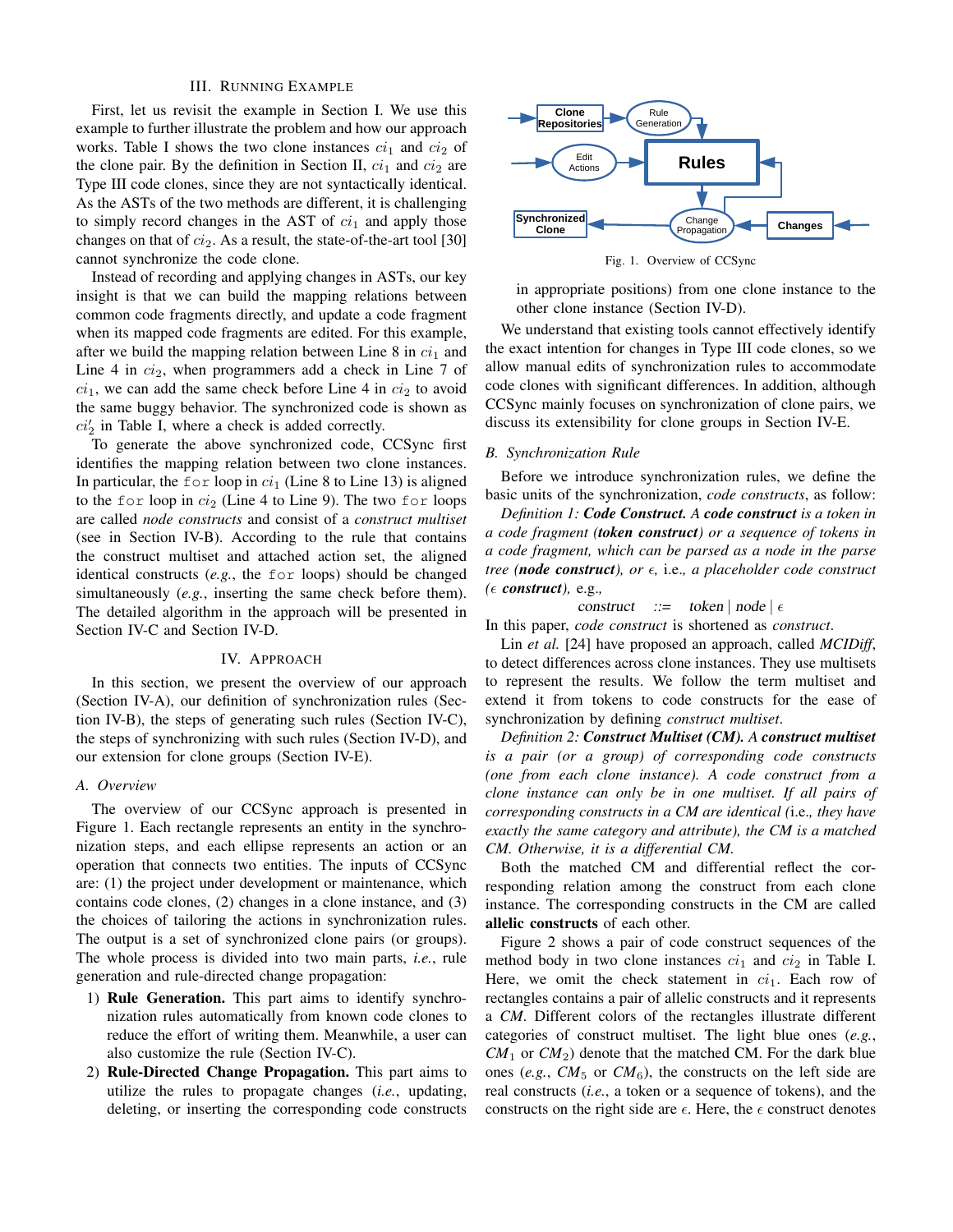

that no real construct from a clone instance corresponds to the real construct from the other clone instance. The gray ones  $(e.g., CM<sub>k</sub>)$  denote that the allelic constructs from different clone instances are not identical but similar.

To compress long sequences of tokens, we use the *marker<sup>i</sup>* which is mapped from the node construct as an identification to denote node construct itself. For example, the two  $marker_1s$ in  $CM_1$  denote the assignment statements in line 2 of  $ci_1$  and *ci*<sup>2</sup> respectively in Table I:

int colCnt = fTableViewer.getTable().getColumnCount();

The  $marker_2$  and  $marker_3$  in Figure 2 denote the for loop (*i.e.*, Line 8 to Line 13 in *ci*1) and the return statement  $(i.e., Line 15 in  $ci<sub>1</sub>$ ) respectively.$ 

Based on the concept of construct multisets, we define synchronization rules as follows:

*Definition 3: Synchronization Rule. A synchronization rule is a pair ⟨CM, action<sup>⋆</sup> ⟩, where CM is a construct multiset and action<sup>⋆</sup> is a set of synchronization actions on CM*:

## rule  $::= CM, action^*$

Synchronization rules have two roles in our approach. First, for the clone instances of each code clone, a synchronization rule defines the mappings between their constructs. CCSync aligns the token constructs in a *CM* by their category and attributes. As each node construct is mapped with a marker, CCSync aligns node constructs, if their markers are identical. CCSync aligns the remaining constructs to  $\epsilon$  constructs (placeholder) at proper locations. Here, it decides the location of an  $\epsilon$  construct by comparing its already mapped neighbor constructs. Second, the right hand side of a synchronization rule is a set of actions to be applied to a *CM* when any of its two code constructs changes (including the gaps to the immediate neighboring *CMs* - *i.e.,* insertions before and after *CM* in the ordered list of *CMs*). Table II lists a collection of candidate actions, which can meet the basic requirement of change propagation. If the matched CM contains the exactly identical constructs, CCSync attaches all actions in Table II to

TABLE II ACTIONS

| No.  | <b>Action</b>                                  | <b>Description</b>                                                                                                                                                                      |
|------|------------------------------------------------|-----------------------------------------------------------------------------------------------------------------------------------------------------------------------------------------|
| i    | $left \rightarrow right$                       | Given a CM, when the left construct is changed<br>to $left'$ , the right one will be replaced by $left'$ .                                                                              |
| ii.  | $left \leftarrow right$                        | Given a CM, when the right construct is<br>changed to $right'$ , the left one will be replaced<br>by $right'.$                                                                          |
| iii  | $\overline{left} \rightarrow \overline{right}$ | Given a CM, when a construct is inserted before<br>the left construct, the same construct will be<br>inserted before the right construct to form a new<br>$CM'$ before the given $CM$ . |
| iv   | $\overline{left} \leftarrow \overline{right}$  | Given a CM, when a construct is inserted before<br>the right construct, the same construct will be<br>inserted before the left construct to form a new<br>$CM'$ before the given $CM$ . |
| V    | $left \rightarrow right$                       | Given a CM, when a construct is inserted after<br>the left construct, the same construct will be<br>inserted after the right construct to form a new<br>$CM'$ after the given $CM$ .    |
| vi   | $left \gets right$                             | Given a CM, when a construct is inserted after<br>the right construct, the same construct will be<br>inserted after the left construct to form a new<br>$CM'$ after the given $CM$ .    |
| vii  | $left<\star$                                   | Given a CM, when the left construct is changed<br>to $left'$ , all the constructs in its clone instance<br>which have the same marker will be changed to<br>left'.                      |
| viii | $right\star$                                   | Given a CM, when the right construct is<br>changed to $right'$ , all the constructs in its clone<br>instance which have the same marker will be<br>changed to $right'.$                 |

it. For example, a rule for the first CM in Figure 2 is represented as " $\langle marker_1, marker_2 \rangle$ , {i, ii, iii, iv, v, vi, vii, viii}", where the roman numerals reference the actions in Table II. This indicates that the identical constructs should be changed exactly alike. In particular, If the statement represented by  $marker_1$  is changed to

int colCnt = fTableViewer.getTable().getColumnCount() - 1; The allelic constructs of  $ci_1$  in  $ci_2$  will be changed accordingly.

CCSync allows customizing synchronization rules, and programmers can enable and disable the actions in a synchronization rule. For example, a programmer can omit some changes on a construct if they disable corresponding actions. Identifying whether a change need to be propagated or not is not discussed in the paper and left to be the future work.

#### *C. Rule Generation*

Figure 3 shows the process of rule generation. To generate synchronization rules, CCSync has the following three steps:

- 1) producing the construct multisets;
- 2) selecting a set of actions for each multiset;
- 3) customizing the rules by enabling/disabling the actions for the concerned multisets (optional).

To produce the construct multisets, CCSync first transforms the source code of each clone instance to a sequence of tokens, and generates an initial sequence pair. Due to the similarity between clone instances, we find that subsequences of tokens can appear frequently in each sequence of the sequence pair. When synchronizing clones, programmers often need to maintain the consistency of them. These subsequences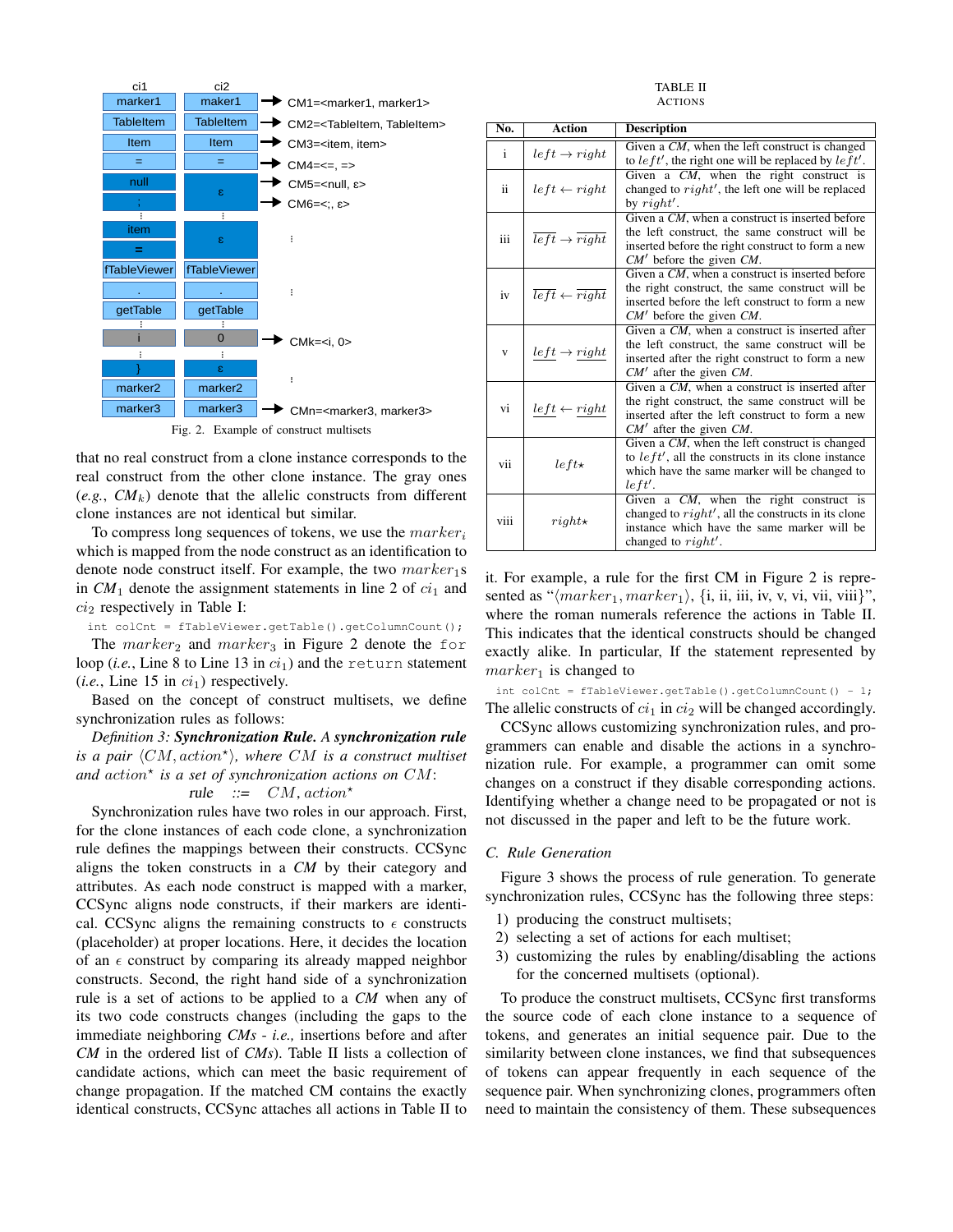

Fig. 3. Process of rule generation

of token constructs may be parsed into nodes or subtrees of an AST. CCSync merges these tokens into a node construct. As these constructs appear in all the sequences, we call them *common code constructs*. For example, the for loop in  $ci_1$ (Line 8 to Line 13) appears in  $ci_2$  (Line 4 to Line 9) in Table I, so the for loops are common code constructs.

A large common construct may cover some small common constructs. For example, all the expressions  $(e.g., i = 0)$  and statements (*e.g.*, return i;) in the above for loops are also common constructs, since the for loop is a common construct. If a common construct is not covered by any other common constructs, we call it a *maximum common construct*. It is more convenient to maintain the maximum common constructs, since aligning larger common constructs can reduce the mismatches. For example, in Table I, " $i=0$ ", "i < colCn" and "i++" (Line 8 in  $ci_1$  and Line 4 in  $ci_2$ ) are identified as common code constructs, and the whole for loops (line 8 to line 13 in  $ci_1$  line 4 to line 9 in  $ci_2$ ) are also identified as a maximum common constructs. The latter ones cover the former ones. Aligning two for loops can prevent from mismatching " $i = 0$ " in Line 4 of  $ci_1$  to the same construct in Line 4 of *ci*<sub>2</sub>. As a result, in the construct multiset, CCSync detects the common construct as larger as possible.

Given a clone pair, CCSync first identifies their common code constructs, and then excludes the small ones that covered by larger ones. Algorithm 1 describes how to extract common constructs from a clone pair. The input of Algorithm 1 is a pair of ASTs such as *left* and *right*.

The algorithm has the following two steps:

- 1) It firstly classifies all of the nodes of each AST according to their hash code of content (Line 1 to Line 11). The nodes in the same list have the same hash value, which implies they contains the same source code.
- 2) For each node list, it checks whether the nodes come from *left* or *right* are identical or not. If these nodes are found only in one AST, they will be excluded (Line 12 to Line 16). The remaining lists contain all of the common constructs (Line 18).

Algorithm 2 refines the found common constructs *ccs* to obtain maximum common constructs *mccs*. The algorithm visits all of the nodes in *left* and *right* starting from their roots to selected maximum common code constructs.

CCSync builds mappings from maximum common constructs to markers according to the source code covered

## Algorithm 1: Common Constructs Extraction (CCE)

|                         | <b>Input:</b> $AST$ <i>left, right</i>                                        |
|-------------------------|-------------------------------------------------------------------------------|
|                         | <b>Output:</b> List ccs // a list of code constructs                          |
|                         | 1 List $clist \leftarrow$ all nodes in left and right;                        |
| $\mathbf{2}$            | Map $hc2cList \leftarrow \phi$ ; // a map from hash code to construct list    |
| $\mathbf{3}$            | <b>foreach</b> $node \in cList$ do                                            |
| $\overline{\mathbf{4}}$ | if $!hc2cList.contribKey(node.hashCode)$ then                                 |
| 5                       | List list $\leftarrow \phi$ ;                                                 |
| 6                       | list.add(node);                                                               |
| 7                       | hc2cList.put(node.hashCode, list);                                            |
| 8                       | else                                                                          |
| $\boldsymbol{9}$        | $hc2cList.get(node.hashCode).add(node);$                                      |
| 10                      | end                                                                           |
| 11                      | end                                                                           |
|                         | 12 foreach $(hashCode, list) \in hc2cList$ do                                 |
| 13                      | <b>if</b> list $\cap$ left $= \phi \parallel$ list $\cap$ right $= \phi$ then |
| 14                      | hc2cList.remove(hashCode);                                                    |
| 15                      | end                                                                           |
| 16                      | end                                                                           |
|                         | $17 \text{ List } ccs \leftarrow \text{hac2cList.valSet};$                    |
|                         |                                                                               |

<sup>18</sup> return *ccs*;

## Algorithm 2: Maximum Common Constructs Extraction (MCCE)

| <b>Input</b> : List ccs, AST left, right |
|------------------------------------------|
| <b>Output:</b> List mccs                 |
| 1 Queue $q \leftarrow \phi$ ;            |
| 2 Lis mccs $\leftarrow$ ccs:             |
| $3$ q.add(left.root);                    |
| $4$ q.add(right.root);                   |
| while $q \neq \phi$ do<br>5              |
| $ASTNode node \leftarrow q.poll();$<br>6 |
| if $node \in ccs$ then<br>7              |
| mccs.add(node);<br>8                     |
| else<br>9                                |
| q.add(node.children);<br>10              |
| end<br>11                                |
| end<br>12                                |
| return <i>mccs</i> :<br>13               |
|                                          |

by common constructs. In particular, CCSync replaces each maximum common construct with a marker (*e.g.*, \$ *number*). The remaining parts, which exclude the common constructs, are tokenized as token constructs.

CCSync includes an algorithm, called *eMCIDiff* , that extends the *MCIDiff* algorithm [24] to generate construct multisets. *MCIdiff* generates a sequence of tokens for each clone instance, and then computes the Longest Common Subsequence (LCS) of generated token sequences. Based on the LCS, *MCIDiff* identifies matched and unmatched tokens. It is inconvenient to maintain the consistency among tokens, since tokens provide limited information on syntaxes. Instead of the token level, CCSync extends the *MCIDiff* to analyze clone instances at the construct level. Furthermore, CCSync introduces an additional node construct category, called *Marker*, to define mapping relations between common code constructs. CCSync assigns each code construct to a marker. During the process, it aligns code constructs by their categories such as *Type*, *Method/Filed/Variable/Literal*, *Label*, *Keyword*, *Separator*, and *Operator*. As each code construct is mapped with a marker, code constructs are matched if their markers are identical.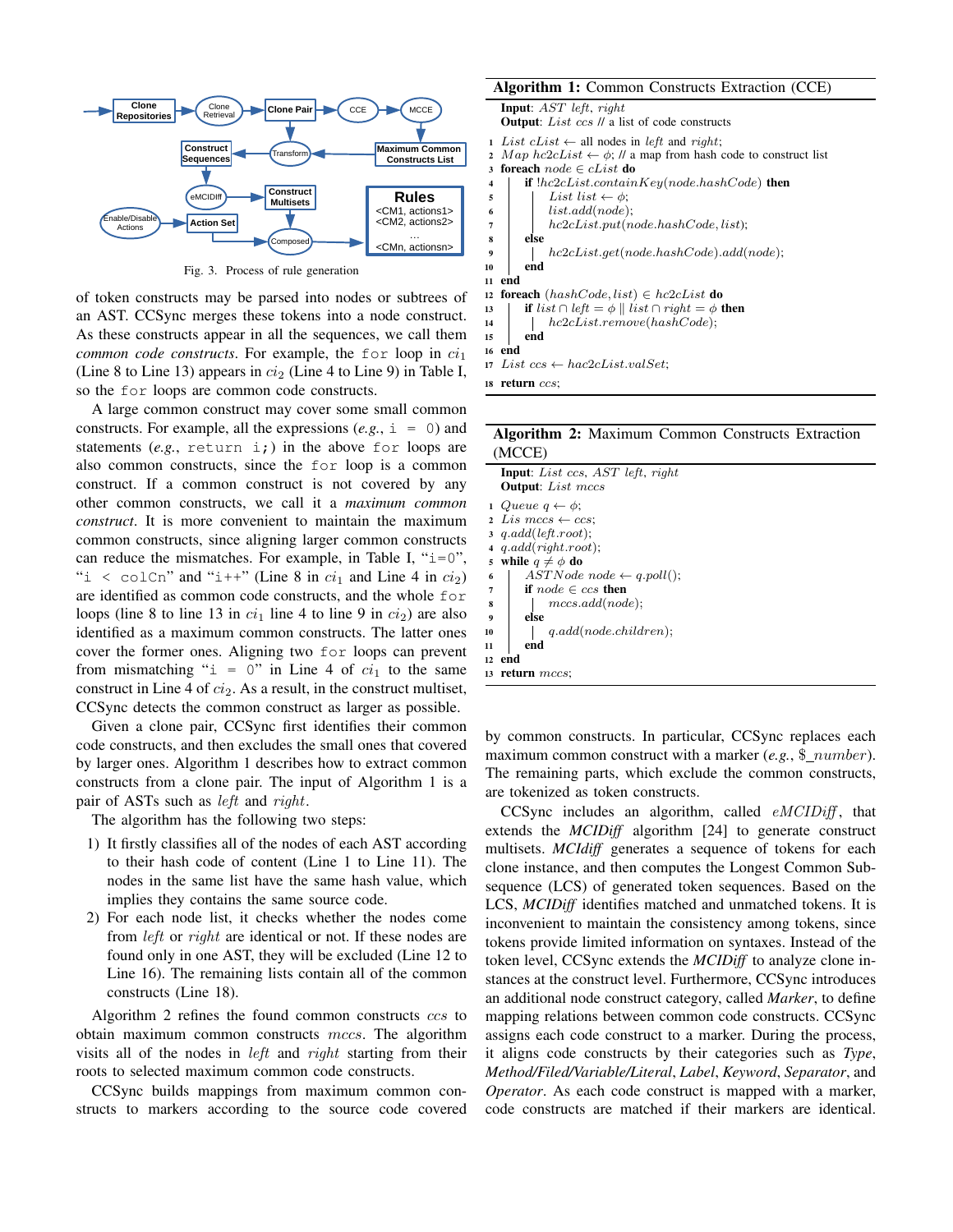## Algorithm 3: Multiset Generation

Input: *List seqs* // a list of construct lists Output: *List multisets*

<sup>1</sup> *List constructs ← ∅*;

- 2 **foreach**  $seq \in seg$  **do**<br>3 **constructs** add(s)
- <sup>3</sup> *constructs.add*(*seq*); <sup>4</sup> *ranges.add*([0 *∼ seq.size*() *−* 1]);
- <sup>5</sup> end
- 
- 6 *List multisets*  $\leftarrow eMCIDiff(constructs, ranges);$ <br>7 return multisets;
- <sup>7</sup> return *multisets*;

Markers thus can prevent the subsequences of code constructs from being mismatched. Algorithm 3 calls *eMCIDiff* to generate construct multisets. Due to space limitation, we omit its details, since its general concept is similar to *MCIDiff* [24].

CCSync adopts a conservative strategy to infer rules and attaches some actions for a rule by default. For example, it attaches Actions i to viii in Table II to the construct multisets which consist of node constructs, and Actions iii to vi to the construct multisets which consist of token constructs or  $\epsilon$  constructs. CCSync allows customizing rules since code fragments in clones may not change simultaneously. If programmers determine that a modification of a code fragment shall not be propagated to its clone instances, they can disable the actions on the code fragment during synchronization. The programmers can later enable the actions. For example, if programmers decide that the for loops in  $ci_1$  and  $ci_2$  in Table I shall be evolved independently, they can disable the actions attached to the for loop, and then the changes will not be propagated.

## *D. Rule-Directed Change Propagation*

Figure 4 shows the process of propagating changes from one clone instance to the other clone instances, under the guide of synchronization rules. CCSync utilizes *eMCIDiff* to compare the modified clone instance with the original one, and identifies modification actions such as updating, deleting, and inserting. After that, CCSync looks up the corresponding rules for modified constructs and propagates modification actions to their allelic constructs accordingly. After synchronization, CCSync refreshes rules, if modification actions change their related multisets. Particularly, if there are two subsequent *CMs*:  $CM_1$  and  $CM_2$ , where  $CM_1$  has an insertion rule for additions after *CM*<sup>1</sup> and *CM*<sup>2</sup> has an insertion rule for additions before  $CM_2$ . If  $X$  is added in between  $CM_1$  and *CM*2. CCSync will check the actual actions of consecutive *CMs* to avoid inserting *X* twice.

For example, in Table I, CCSync detects that the check in Line 7 and the right curly bracket in Line 14 of  $ci<sub>1</sub>$  are inserted constructs before and after the for loop, respectively. The rule for the for loop contains Action iii and Action v that directly insert the same check before and the right curly bracket after the allelic  $for loop$  in  $ci_2$ . In this way, the bug is fully fixed. Meanwhile, the rule before the for loop contains Aaction vthat also directly insert the same check before the for loop.



Fig. 4. Process of rule-directed change propagation

However, CCsync finds that the two actions of the consecutive rules has the same effect, it only inserts the check once.

To generate the synchronized code, CCSync prints the constructs sequences in order and formats them appropriately: for the token construct, CCSync prints it directly; for the node construct (marker), CCSync looks up the *Maximum Common Construct List* to get the source code of these node constructs and prints them; CCsync skips all  $\epsilon$  constructs.

## *E. Extension for Clone Groups*

We further extend CCSync to support to synchronize clone groups, whose clone instances are more than two. The key point to support synchronization for groups is the generation of synchronization rules:

- 1) generating construct multisets consisting of *n* code constructs (one from each clone instance).
- 2) assigning actions to each construct multiset.

We extend Algorithm 1 and 2 for more than two clone instances and our extended CCSync searches for common constructs and maximum common constructs from more than two clone instances. For clone pairs, common constructs appear in both clone instances, while for clone groups, common constructs appear in all clone instances. As MCIDiff [24] supports representing differences in more than two clone instances, we easily extend Algorithm 3 to get constructs multisets consisting of code constructs from more than two clone instances.

In addition, as each clone instance has a construct multiset that consists of *n* code constructs, for any pair of  $\langle c_i, c_j \rangle$  (1  $\leq$  $i, j \leq n$ ) in a construct multiset  $\langle c_1, c_2, \cdots, c_n \rangle$ , our extended CCSync attaches a set of actions in Table II to define the strategy when a change occurs in one of the clone instances.

#### V. EVALUATION

We have implemented CCSync, and conducted an evaluation to answer the following three research questions:

- RQ1: How many opportunities are there to synchronize code clones?
- *•* RQ2: How effectively does CCSync synchronize clone pairs with regard to real-world changes?
- *•* RQ3: How effectively does CCSync synchronize clone groups, with our extension?

In Section V-A, our results show that in real code, there is a strong need for synchronizing clones. In Section V-B, our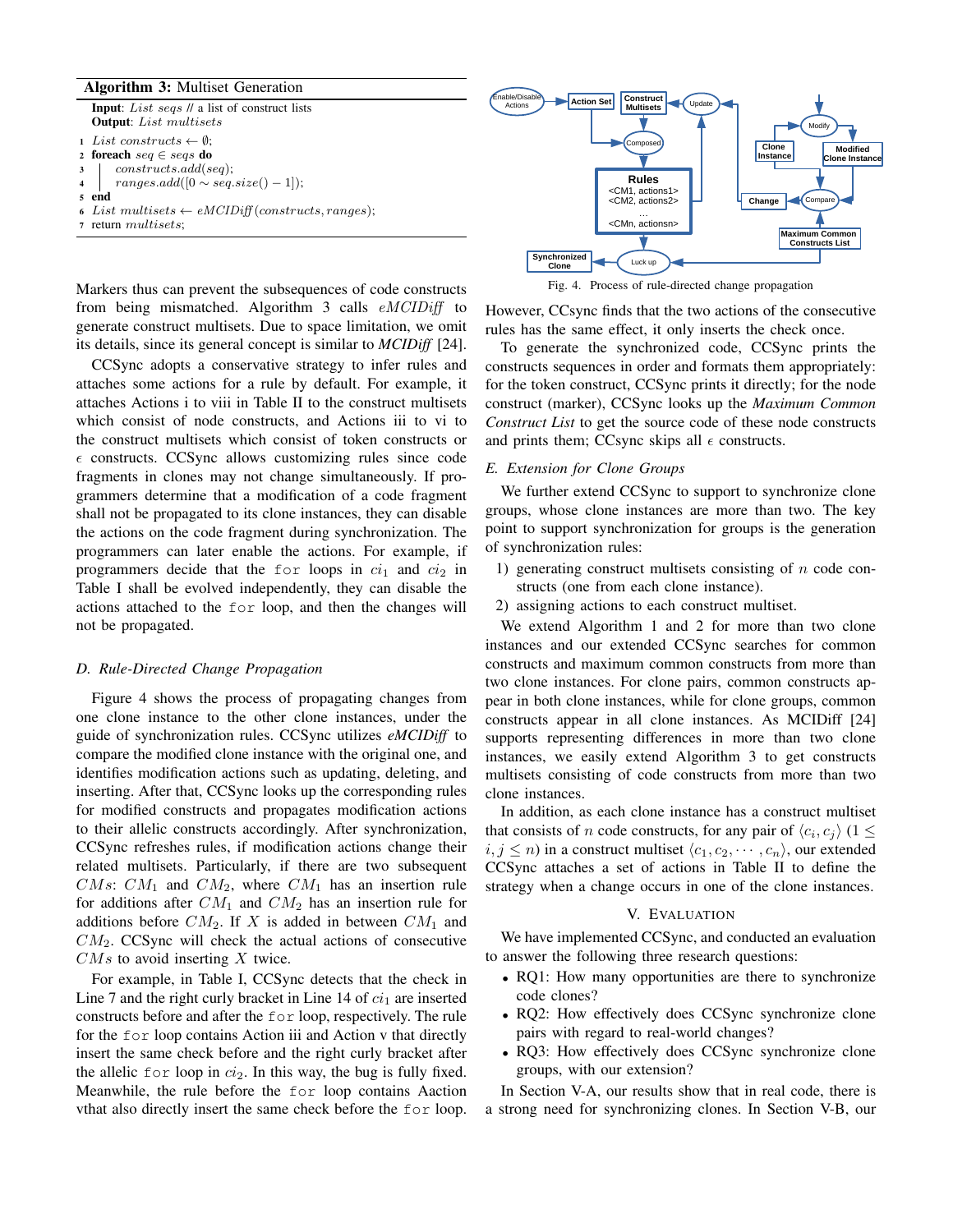| <b>Projects</b>   | #Revision       | #File | #LoC    | #Pairs | #LoCC  | #Co-change |
|-------------------|-----------------|-------|---------|--------|--------|------------|
| iEdit             | $2.501 - 3.000$ | 366   | 76,993  | 341    | 16.251 | 377        |
| <b>JFreeChart</b> | $-500$          | 947   | 128.118 | 819    | 39.923 | 312        |
| <b>JHotDraw</b>   | $-500$          | 1.545 | 126,767 | 595    | 9.556  | 1.128      |
| Columba           | $-464$          | 2.253 | 147.254 | 641    | 23.981 | 349        |
| OSWorkflow        | $101 - 600$     | 288   | 24,140  | 163    | 8.532  | 197        |
| <b>Total</b>      | 2.964           | 5.399 | 503,272 | 2.559  | 98.243 | 2.363      |

TABLE III CHARACTERISTICS OF SUBJECT PROJECTS

results show that CCSync achieves both high precisions and recalls when utilizing the rules to synchronize clones in real code In Section V-C, our results show that CCSync is able to conditionally support the synchronization of clone groups, especially when manually tailoring the generated rules.

#### *A. RQ1: The Need for Synchronizing Clones*

*1) Clone Detection Tool and Subjects:* In this study, we utilized ConQAT [14] to detect clones. In particular, we set the *gapped ratio* of ConQAT as 0.5, the *minlength* of clones as 10, and the *max* of errors as 5. The arguments indicates that if the detected clone pair has twenty statements, at least its five statements in a clone instance are different from those in the other clone instance. With the arguments, most detected clone pairs are Type III clones. Wang *et al.* [34] proposed an approach to searching the configuration space of clone detection tools appropriately, however, we consider the the extensive approach is not necessary in our experiment. We chose five large open source projects, *i.e.*, jEdit, JFreeChart, JHotDraw, Columba and OSWorkflow, as our subjects. From the project repository of each project, we selected 500 revisions. Table III shows the projects, and it lists the range of analyzed revisions, the number of files, the lines of code (LoC), the number of detected clone pairs, and the LoC of detected clones, column by column. For JEdit, we could not access its revisions before 2500, so we collected its revisions since 2500. For Columba, we collected all its revisions, and it had only 464 revisions when we conducted the evaluation.

*2) Detecting Co-change Clone Pairs:* For each detected clone pair in a commit  $\langle ci_1, ci_2 \rangle$  and in the next commit  $\langle ci'_1, ci'_2 \rangle$ , we considered it as a co-change clone pair, if *ci*<sup>1</sup> and *ci*<sup>2</sup> were both changed. We counted the number of times that co-changes occurred along the projects revision history. We considered these co-changes as cases where clone synchronization is needed as synchronizing them can reduce manual edits needed for the clones.

*3) Result:* Figure 5 shows the results of detected clone pairs. Its horizontal axis denotes revisions, and its vertical axis denotes detected clone pairs. The results show that with the evolution of the five projects, more clone pairs are detected. Figure 6 shows the results of the accumulated number of times that co-changes occur. Its horizontal axis denotes revisions, and its vertical axis denotes the accumulated number of times that co-changes occur for all detected clone pairs, which reflect how often co-changes occur in the detected clone pairs.

To measure how often synchronization opportunities occur for a clone pair on average along software evolution, we divide the accumulated number of times that co-changes occur by the



number of the detected clone pairs and build Figure 7. The results indicates the usefulness of CCSync with the evolution process. For example, the last point of the jHotDraw curve shows that on average, each clone pair in jHotDraw has 1.8 times of co-change. The last column of Table III lists total number of co-change times, which reflects the opportunities of an approach like CCSync.

We randomly sampled 100 co-changes. We found that more than half of such co-changes occur in the clone pairs whose ASTs are different, and cannot be effectively handled by recording and applying such changes in ASTs.

#### *B. RQ2: Synchronizing Real Changes*

For this research question, we evaluated the effectiveness of our approach with real changes of detected clone pairs.

*1) Setup:* In a repository, if programmers modified a clone pair  $\langle ci_{1i}, ci_{2i}\rangle$  in Revision *i* to a clone pair  $\langle ci_{1j}, ci_{2j}\rangle$  in Revision  $j$  ( $i < j$ ), we extracted the changes from  $ci_{2i}$  to  $ci<sub>2j</sub>$ , and called them as **Manual Changes** (MC). We fed the changes from  $ci_{1i}$  to  $ci_{1j}$  to CCSync. It automatically modified  $ci<sub>2is</sub>$  to  $ci<sub>2js</sub>$ , and we called the changes as **Sync Changes** (SC). For each modified clone pair, we calculated precisions and recalls as follows:

$$
precision = \frac{\#(MC \cap SC)}{\#SC} \qquad recall = \frac{\#(MC \cap SC)}{\#MC}
$$

We used precisions, recalls, and their distribution to measure the effectiveness of CCSync. We counted MCs and SCs for all the clone instances for each project, and then counted clone instances whose precisions and recalls fell into specific ranges to calculate their distribution.

In this evaluation, we employ *ChangeDistiller* [10] to compare original revisions with modified revisions for MCs and SCs. If compared revisions contain syntax errors, *ChangeDistiller* often throws exceptions and produces no changes. As a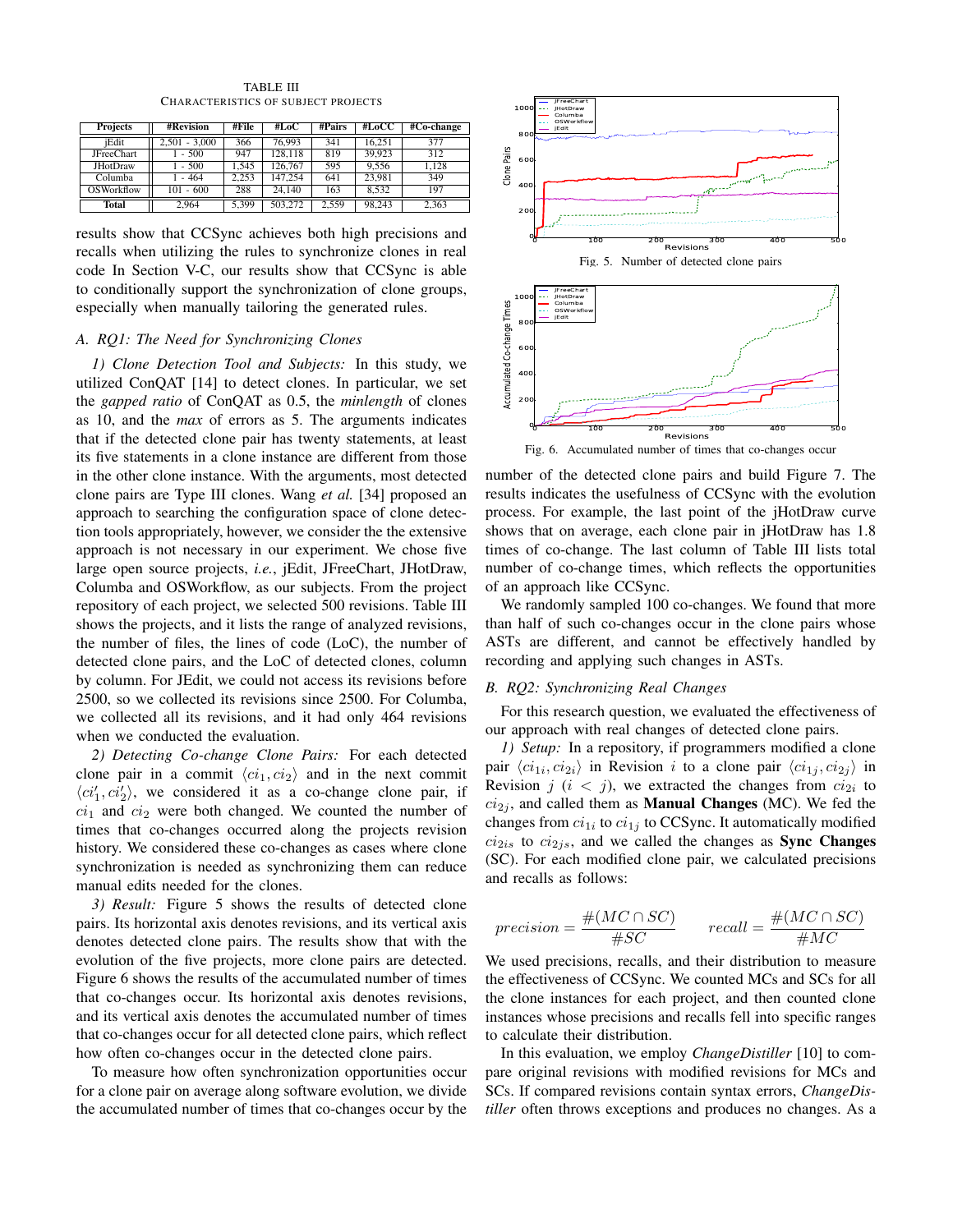TABLE IV RESULTS OF SYNCHRONIZING REAL CHANGES

| Project         | #CI    | #MC    | #SC    | #∩     |       |                        |                     | P1       | P <sub>2</sub> | P3       | R1         | R2      | R <sub>3</sub>      |
|-----------------|--------|--------|--------|--------|-------|------------------------|---------------------|----------|----------------|----------|------------|---------|---------------------|
| iEdit           | 598    | 3.876  | ,283   | 2,994  | 92.0% | די<br>$\overline{2}\%$ | $\overline{1.1}\%$  | $.4\%$   | 6%             | 72.6%    | $.9\%$     | $2.8\%$ | $79.\overline{3\%}$ |
| JFreeChart      | 340    | 2.080  | .852   | 1,765  | 95.3% | 84.9%                  | $75.\overline{3\%}$ | .5%      | 7.1%           | 79.4%    | 12.9%      | 4.7%    | 82.4%               |
| <b>JHotDraw</b> | .830   | 3.257  | 12,331 | .418   | 92.6% | 86.1%                  | $76.6\%$            | 5.6%     | 5.8%           | $78.6\%$ | 10.8%      | 4.4%    | 84.8%               |
| Columba         | 450    | .854   | .819   | .682   | 92.5% | 90.7%                  | 81.6%               | 10.7%    | 5.6%           | 83.7%    | 8.7%       | 3.8%    | 87.5%               |
| OSWorkflow      | 266    | .526   |        | 1,27   | 84.4% | 83.6%                  | $74.\overline{4\%}$ | $.3.5\%$ | $9.4\%$        | 1%       | 2%<br>10.2 | 5.3%    | 84.5%               |
| <b>Total</b>    | 484. د | 22,593 | 20,798 | 19,136 | 92.0% | 84.7%                  | 76.0%               | 5.6%     | 6.2%           | 78.2%    | .9%        | 4.1%    | 84.0%               |

#CI: #clone instances; #*∩*: #(MC *∩* SC); P: Precision; R: Recall; I: Identical; P1: [0*,* 0*.*5); P2: [0*.*5*,* 1); P3: 1; R1: [0*,* 0*.*5); R2: [0*.*5*,* 1); R3: 1.



Fig. 7. Average number of times co-changes occur per clone pair

result, if we identify a MC and a SC are identical, the two changes are identical, and do not introduce compilation errors.

*2) Result:* Table IV shows the results.

Column "#CI" lists the number of clone instances in all revisions for each project. Due to the change of file name, class name, or method name, some clone pairs cannot be matched in the next revision and the MC cannot be extracted, so we exclude these clone instances in each revision. That's why the number of clone instances here is not coincident with the number of co-change clone pairs in Table III. Column "#MC" lists the number of extracted Manual Changes of all revisions. Column "#SC" lists the number of Sync Changes of all revisions. Column "#*∩*" lists the number of identical changes between MCs and SCs of all revisions.

Columns "P" and "R" show precisions and recalls, respectively. In total, the precision and the recall are 92% and 84.7%, respectively. That is to say, most SCs are quite similar with MCs. However, a clone instance can have multiple changes to be synchronized, and it is essential to understand how many synchronized clone instances are identical with manually changed code. Column "I" shows ratios of clone pairs whose SCs are identical to MCs. In total, the results show that in 76% of the clone pairs, SCs are identical with MCs.

Columns "P1", "P2" and "P3" show the distribution for precisions. In particular, Column "P1" lists the ratios of the clone instances whose precisions are below 50%. Column "P2" lists the ratios of the clone instances whose precisions are between 50% and 99%. Column "P3" lists the ratios of the clone instances whose precisions are 100%. We find that CCSync achieved high precisions (100%) on 78.2% of clone pairs; middle precisions (50% to 99%) on 6.2% of clone pairs; and low precisions (below 50%) on 15.6% of clone pairs.

Columns "R1", "R2" and "R3" show the distribution for recalls. Column "R1" lists the ratios of the clone instances whose recalls are below 50%. Column "R2" lists the ratios of the clone instances whose recalls are between 50% and 99%. Column "R3" lists the ratios of the clone instances whose recalls are 100%. We find that CCSync achieved high recalls (100%) on 84.0% of clone pairs; middle recalls (50% to 99%) on 4.1% of clone pairs; and low recalls (below 50%) on 11.9% of clone instances.

In summary, our results show in total, 76% of synchronized clone instances whose SCs are identical with MCs. In particular, CCSync achieved 100% precisions or recalls on many clones instances, *i.e.*, 72.8% or 84% respectively. The results highlight the effectiveness of CCSync on synchronizing realworld clone pairs.

*3) Discussion:* Still, our tool achieves low precisions and recalls (*<*50%) on a small portion of clone pairs (about 10%). After manual inspection, we identify the following issues:

1. Their synchronization rules conflict with programmers' intention. For example, when programmers insert a statement to a clone instance, they may not insert the same statement to the other clone instances.

2. The clone instances of a clone pair are not co-changed at the same revision but are co-changes in the latter revisions. For example, a clone instance was changed in Revision 10, but its clone instance was changed in the same way in Revision 11. Barbour *et al.* [2] call this type of changes as the late propagation in clones and point out that in many cases, the late propagation indicates bugs. These cases highlight the importance of our approach, since our synchronized code avoids the late propagation. However, they reduce both precisions and recalls since we consider that manual changes happened in the same revision as the golden standard in our evaluation.

3. CCSync inherits the limitations of the matching algorithm (*i.e*, LCS) in *MCIDiff* , and the limitation can lead to changes in wrong places. For example, if a left-side clone instance has a construct (*e.g.*, a parenthesis "*}*") and the right-side clone instance has two consecutive identical constructs (*e.g.*, "*}}*"), CCSync can mismatch them and cause the wrong synchronization eventually.

## *C. RQ3: Synchronizing Clone Groups*

*1) Setup:* We collected clone groups that were detected by ConQAT with the same parameters in Section V-A. From the detected clone groups, we excluded the ones which are not modified and the ones whose code fragments are not similar at all. According to the number of clone instances, we classified them into 3 categories:  $|CG|= 3$ ,  $|CG|= 4$  and  $|CG| \geq 5$ , where *|*CG*|* is the size of a clone group. As shown in Table V,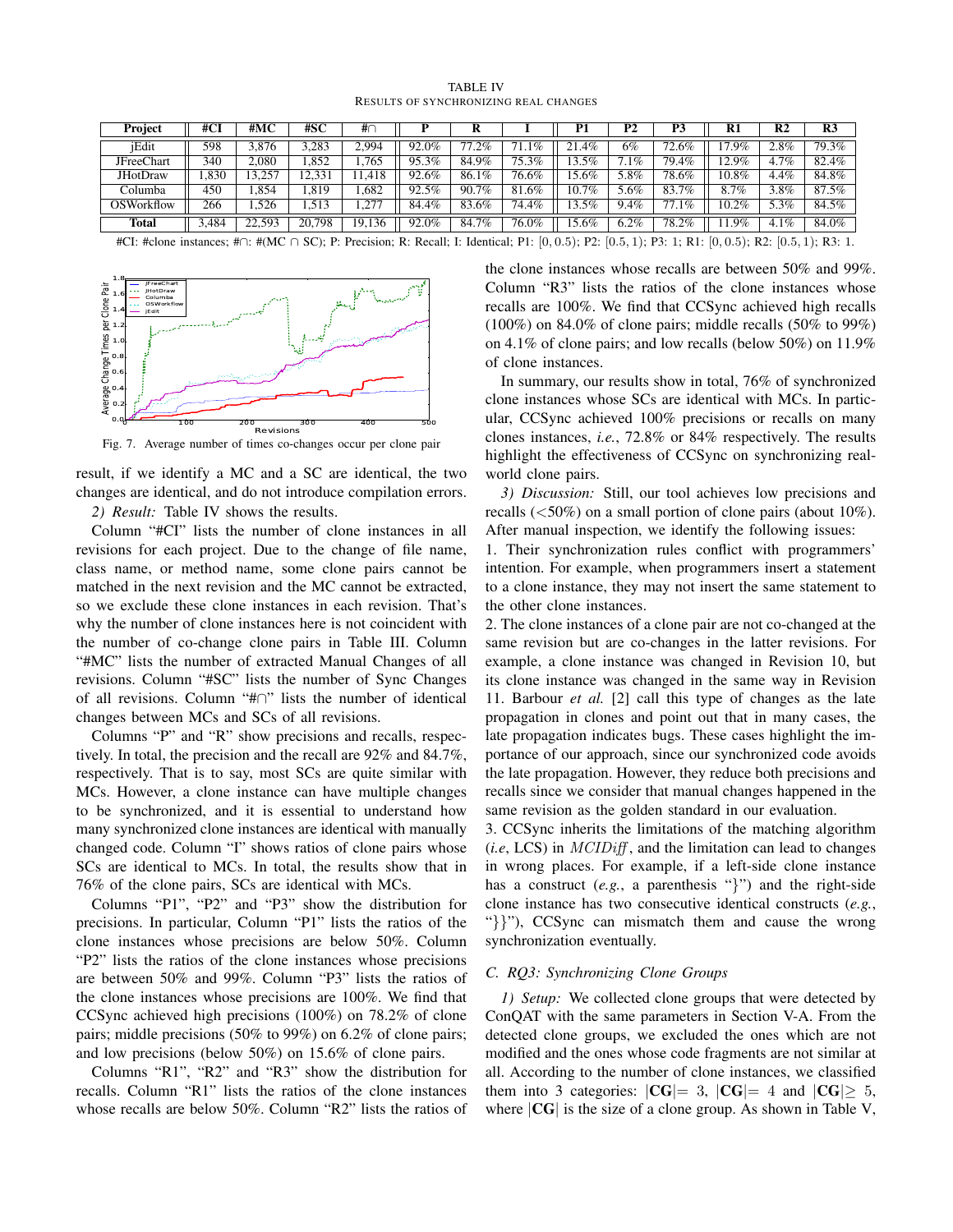| CG           | #CG | #MC   | #SC  | #∩    |       |       |       |
|--------------|-----|-------|------|-------|-------|-------|-------|
|              | 74  | 1.053 | 902  | 614   | 68.1% | 58.3% | 40.5% |
| 4            | 38  | 798   | 710  | 354   | 49.9% | 44.4% | 26.3% |
| $>$ 5        | 20  | 578   | 492  | 158   | 32.1% | 27.3% | 15.0% |
| <b>Total</b> | 132 | 2,429 | 2104 | 1.126 | 53.5% | 46.4% | 32.6% |

TABLE V RESULTS OF SYNCHRONIZING CLONE GROUP

*|*CG*|*: size of clone group; #CG: #clone groups; #*∩*: #(MC *∩* SC); P: Precision; R: Recall; I: Identical;

Column "#CG" lists the number of clone groups. We repeated the evaluation in Section V-B on the clone groups.

*2) Result:* Table V shows the results. The last row of Columns P and R shows that in total, the precision and the recall for synchronizing clone groups are 53.5% and 46.4%, respectively. In total, Column I shows that in 32.6% of clone groups MCs and SCs are identical. Compared with Table IV, the precisions and recalls are relatively lower. In particularly, with more clone instances in a clone group, the precisions and recalls become lower.

*3) Discussion:* We analyzed clone groups whose precisions or recalls are below 50%, and we found the following issues: 1. Synchronization rules can conflict with programmers' intention. This problem affects synchronizing clone pairs, and becomes even more serious with the increasing of clone instances in a clone group. In particular, even when two clone instances of a clone group need to be synchronized, the other clone instances may not. This limitation leads to the low precisions in Table V.

2. Two clone instances of a clone group have some common code constructs, but other clone instances of the clone group do not have such common code constructs. As CCSync does not detect such common code constructs, some changes are neglected, which leads to the low recalls in Table V.

The results for synchronizing clone groups can be improved with better rule inference techniques. In addition, as CCSync allows customizing rules, it is feasible to improve the precisions and recalls with manual customization. In particular, after disabling the actions of several inferred synchronization rules, we improve the precisions to more than 70%.

#### *D. Threats to Validity*

The threat to construct validity includes the detected code clones. As code clones are not explicit, we have to use the tool, ConQAT, to detect code clones. Its detected code clones may not represent real development. To reduce the threat, we carefully tuned ConQAT, and the threat could be further reduced by introducing experienced programmers to identify code clones. The threat to external validity includes our selected projects. Although we selected hundreds of revisions for each project in our study, the revision ranges do not reflect the whole picture of projects. In addition, the selected projects might not represent all projects. The threat could be reduced by introducing more projects in future work.

#### VI. DISCUSSION AND FUTURE WORK

Synchronizing quite different code clones. CCSync contains two major components such as inferring rules and synchronizing code clones with rules. When inferring rules, CCSync compares ASTs for common code structures. Comparing with the state-of-the-art approach [30], CCSync has the potential to handle more different code clones, since its generated multisets have both mapped constructs and unmapped constructs. Furthermore, it is feasible to extend CCSync to infer rules for even more different code clones. For example, in RQ1, we extract co-changes from revisions, and these extracted co-changes are useful to infer rules. With more advanced techniques to infer rules, CCSync can synchronize more different code clones.

Comparing with the state-of-the-art tool. We did not compare CCSync with the state-of-the-art tool [30], since it is not publicly available. To present the benefits of CCSync, we carefully select arguments for ConQAT so that the underlying tool can detect Type III clones for synchronization, while the state-of-the-art tool can synchronize Type I and Type II clones.

## VII. RELATED WORK

Our approach is related to the following research fields: Clone Management. Duala-Ekoko *et al.* [6], [7] introduce a tool called CloneTracker that can provide the developers with the assists to track evolutionary clone groups. It uses CRD, a light-weight clone region descriptor to build the correspondence between the clone groups in the consecutive versions. Nguyen *et al.* [30] introduce a clone management tool called JSync to detect the code clone and help developers to make consistency changes when the create or modify cloned code. Lin *et al.*[23] propose a clone-based and interactive approach to assist the developers to edit and modify copy-paste code. CCSync can synchronize code clones whose structures are quite different, complementing the above approaches. Thus, it further reduces the harmfulness of editing clone clones [35]. Code Translation. It has been a hot research topic to translate code from one form to another. Zhong *et al.* [41] propose an approach that supports translating between Java and C#, and their empirical studies [40], [32] analyze various issues in this research direction. Gokhale *et al.* [11] and Nguyen *et al.* [29] improve their approach from different inputs and more advanced techniques, respectively. Meng *et al.* [27] propose an approach that translates code by examples. These approaches translate code from only one direction. Our approach compliments these approaches, since it is bidirectional and fits the needs of clone synchronization. Zhang *et al.* [38] propose an approach that updates similar code based on a predefined diff file. Their approach can update clones with similar structures, while our approach is able to synchronize code clones in quite different structures.

Code Refactoring. Tsantalis *et. al* [33] conduct an empirical study on the refactorability of software clone, and summarize how refactorability is affected by different clone properties. Kim *et al.* [18] conduct a field study and analyze challenges in refactoring. With the support of our approach, it is feasible to implement a tool that allows programmers to update a piece of refactored code, and to reflect its revisions to the original code. In particular, our approach can be applied to maintain the consistency between code fragment before and